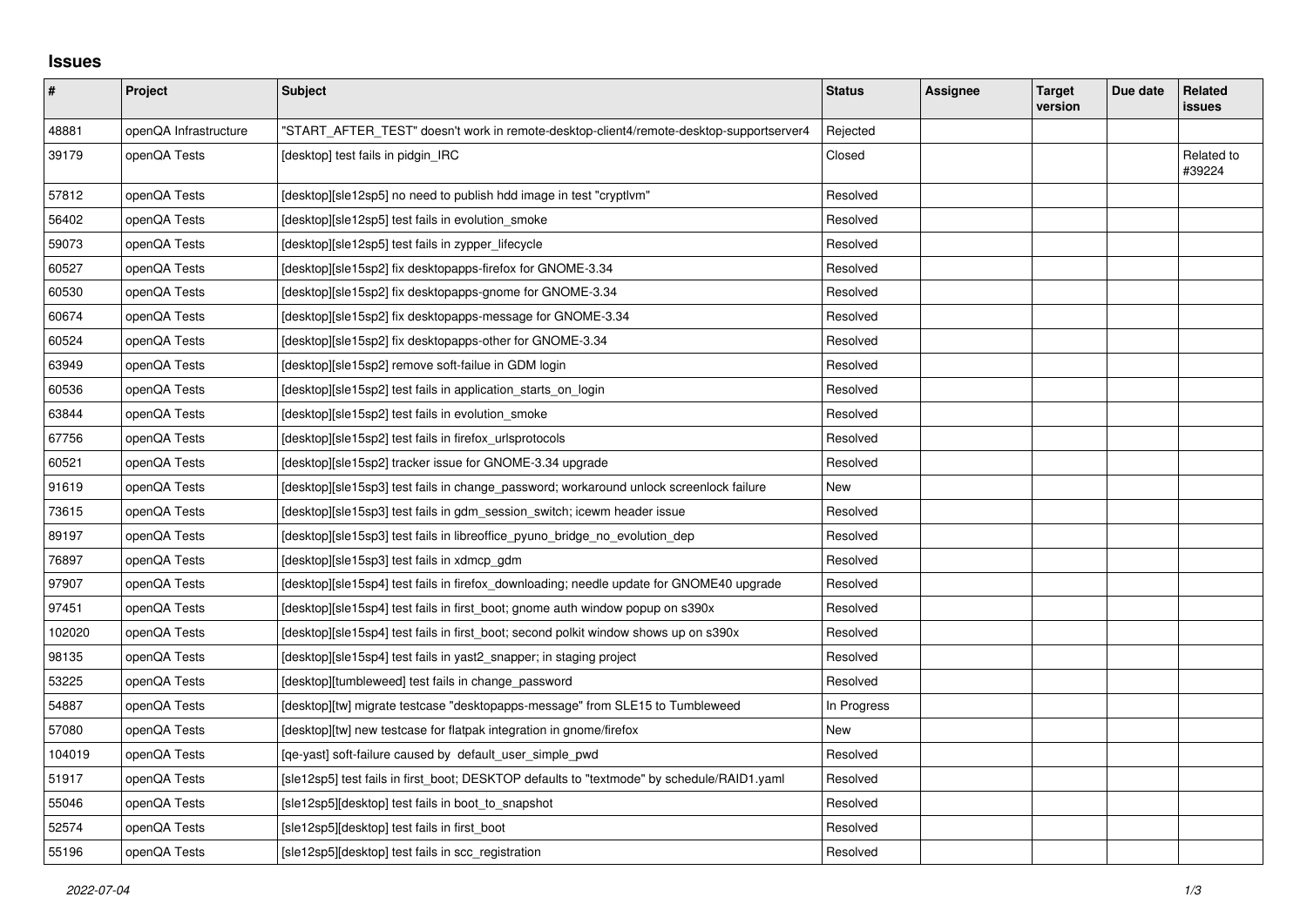| $\vert$ # | Project        | <b>Subject</b>                                                                                 | <b>Status</b> | <b>Assignee</b>     | <b>Target</b><br>version | Due date | Related<br><b>issues</b>                                                                                                                                                |
|-----------|----------------|------------------------------------------------------------------------------------------------|---------------|---------------------|--------------------------|----------|-------------------------------------------------------------------------------------------------------------------------------------------------------------------------|
| 54947     | openQA Tests   | [sle12sp5][desktop] test fails in setup                                                        | Resolved      |                     |                          |          |                                                                                                                                                                         |
| 51908     | openQA Tests   | [sle12sp5][desktop] test fails in system role; system role is conditional but is on by default | Resolved      |                     |                          |          |                                                                                                                                                                         |
| 49925     | openQA Tests   | [sle12sp5][desktop]test fails in addon_products_sle                                            | Resolved      |                     |                          |          |                                                                                                                                                                         |
| 44018     | openQA Tests   | [sle15sp1][desktop] test fails in change_password under wayland and X11                        | Resolved      |                     |                          |          |                                                                                                                                                                         |
| 51089     | openQA Tests   | [sle15sp1][desktop]test fails in firefox extensions                                            | Resolved      |                     |                          |          |                                                                                                                                                                         |
| 71785     | openQA Tests   | [desktop][sle15sp3] test fails in onetime_vncsession_xvnc_remmina                              | Resolved      | GraceWang           |                          |          |                                                                                                                                                                         |
| 88436     | openQA Tests   | [desktop][sle15sp3] test fails in windows server setup                                         | Resolved      | GraceWang           |                          |          | Related to<br>#88455                                                                                                                                                    |
| 70942     | openQA Tests   | [desktop][sle15sp3] test fails in xrdp_client                                                  | Resolved      | GraceWang           |                          |          |                                                                                                                                                                         |
| 107305    | openQA Tests   | [desktop][sle15sp4] test fails in xrdp_server                                                  | Resolved      | GraceWang           |                          |          |                                                                                                                                                                         |
| 51905     | openQA Tests   | [sle12sp5][desktop] test fails in system_role; caused by YAML_SCHEDULE and SYSTEM_ROLE         | Resolved      | JERiveraMoya        |                          |          | Related to<br>#51959                                                                                                                                                    |
| 51911     | openQA Tests   | [sle12sp5][desktop] test fails in welcome; a step missing in schedule/gnome.yaml               | Resolved      | <b>JERiveraMoya</b> |                          |          |                                                                                                                                                                         |
| 60332     | openQA Tests   | [desktop][sle15sp2] test fails in first_boot                                                   | Resolved      | okurz               |                          |          | Related to<br>#60335                                                                                                                                                    |
| 60335     | openQA Tests   | [desktop][sle15sp2] test fails in reboot gnome                                                 | Resolved      | okurz               |                          |          | Related to<br>#60332                                                                                                                                                    |
| 54902     | openQA Project | openQA on osd fails at "incomplete" status when uploading, "502 response: Proxy Error"         | Resolved      | okurz               | Current<br>Sprint        |          | Related to<br>#54869,<br>Related to<br>#55628,<br>Related to<br>#112718,<br>Copied to<br>#55154,<br>Copied to<br>#55238,<br>Copied to<br>#55313,<br>Copied to<br>#55691 |
| 54725     | openQA Tests   | [desktop][sle12sp5] test fails in cryptlvm                                                     | Resolved      | riafarov            |                          |          |                                                                                                                                                                         |
| 95818     | openQA Tests   | [desktop] new test: GB18030 stanard certification test                                         | In Progress   | zcjia               |                          |          |                                                                                                                                                                         |
| 58118     | openQA Tests   | [desktop][sle12sp5] test fails in libreoffice_pyuno_bridge                                     | Resolved      | zcjia               |                          |          |                                                                                                                                                                         |
| 60671     | openQA Tests   | [desktop][sle15sp2] fix desktopapps-documentation for GNOME-3.34                               | Resolved      | zcjia               |                          |          |                                                                                                                                                                         |
| 62264     | openQA Tests   | [desktop][sle15sp2] test fails in firefox_downloading                                          | Resolved      | zcjia               |                          |          |                                                                                                                                                                         |
| 70021     | openQA Tests   | [desktop][sle15sp2] test fails in tracker by command                                           | Resolved      | zcjia               |                          |          |                                                                                                                                                                         |
| 88147     | openQA Tests   | [desktop][sle15sp3] test fails in thunderbird_pop                                              | <b>New</b>    | zcjia               |                          |          |                                                                                                                                                                         |